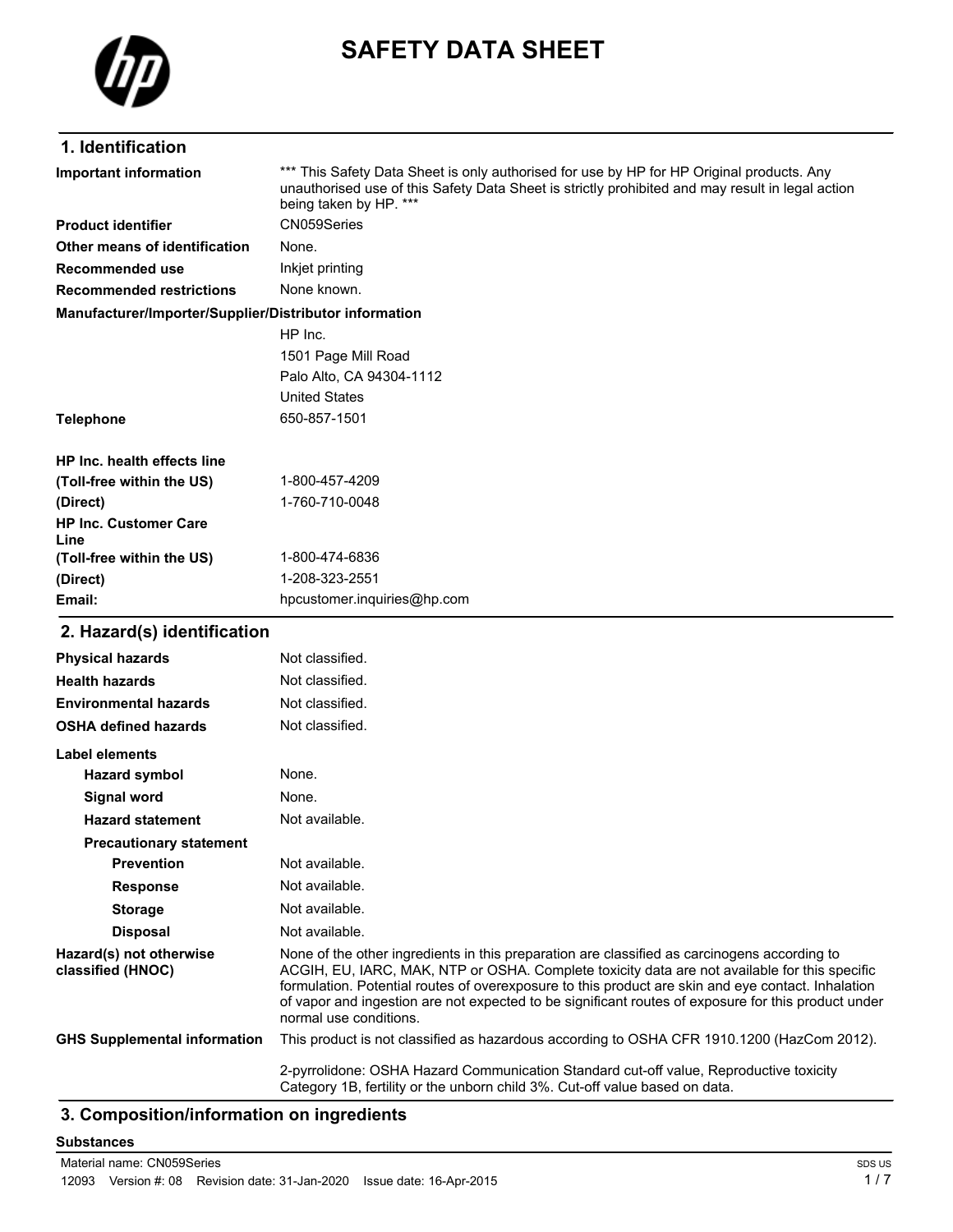| <b>Chemical name</b>                                                             | <b>Common name and synonyms</b>                                                                                                                                                                    | <b>CAS number</b> | $\%$   |
|----------------------------------------------------------------------------------|----------------------------------------------------------------------------------------------------------------------------------------------------------------------------------------------------|-------------------|--------|
| Water                                                                            |                                                                                                                                                                                                    | 7732-18-5         | 70-80  |
| Hydroxy alkylated lactam*                                                        |                                                                                                                                                                                                    | Proprietary*      | $<$ 15 |
| Aliphatic diol                                                                   |                                                                                                                                                                                                    | Proprietary       | $5$    |
| Magenta pigment*                                                                 |                                                                                                                                                                                                    | Proprietary*      | $5$    |
| 2-pyrrolidone                                                                    |                                                                                                                                                                                                    | 616-45-5          | $3$    |
| <b>Composition comments</b>                                                      | This ink supply contains an aqueous ink formulation.<br>This product has been evaluated using criteria specified in 29 CFR 1910.1200 (Hazard<br>Communication Standard).                           |                   |        |
|                                                                                  | 2-pyrrolidone: OSHA Hazard Communication Standard cut-off value 3%. Cut-off value based on<br>data.                                                                                                |                   |        |
|                                                                                  | *Proprietary                                                                                                                                                                                       |                   |        |
| 4. First-aid measures                                                            |                                                                                                                                                                                                    |                   |        |
| <b>Inhalation</b>                                                                | Move to fresh air. If symptoms persist, get medical attention.                                                                                                                                     |                   |        |
| <b>Skin contact</b>                                                              | Wash affected areas thoroughly with mild soap and water. Get medical attention if irritation<br>develops or persists.                                                                              |                   |        |
| Eye contact                                                                      | Do not rub eyes. Immediately flush with large amounts of clean, warm water (low pressure) for at<br>least 15 minutes or until particles are removed. If irritation persists get medical attention. |                   |        |
| Ingestion                                                                        | If ingestion of a large amount does occur, seek medical attention.                                                                                                                                 |                   |        |
| <b>Most important</b><br>symptoms/effects, acute and<br>delayed                  | Not available.                                                                                                                                                                                     |                   |        |
| <b>General information</b>                                                       | Wash affected areas thoroughly with mild soap and water.                                                                                                                                           |                   |        |
| 5. Fire-fighting measures                                                        |                                                                                                                                                                                                    |                   |        |
| Suitable extinguishing media                                                     | Dry chemical, CO2, water spray or regular foam.                                                                                                                                                    |                   |        |
| Unsuitable extinguishing<br>media                                                | None known.                                                                                                                                                                                        |                   |        |
| Specific hazards arising from<br>the chemical                                    | None known.                                                                                                                                                                                        |                   |        |
| Special protective equipment<br>and precautions for firefighters                 | Not available.                                                                                                                                                                                     |                   |        |
| <b>Specific methods</b>                                                          | None established.                                                                                                                                                                                  |                   |        |
| 6. Accidental release measures                                                   |                                                                                                                                                                                                    |                   |        |
| <b>Personal precautions,</b><br>protective equipment and<br>emergency procedures | Wear appropriate personal protective equipment.                                                                                                                                                    |                   |        |
| <b>Methods and materials for</b><br>containment and cleaning up                  | Dike the spilled material, where this is possible. Absorb with inert absorbent such as dry clay, sand<br>or diatomaceous earth, commercial sorbents, or recover using pumps.                       |                   |        |
| <b>Environmental precautions</b>                                                 | Do not let product enter drains. Do not flush into surface water or sanitary sewer system.                                                                                                         |                   |        |
| 7. Handling and storage                                                          |                                                                                                                                                                                                    |                   |        |
| <b>Precautions for safe handling</b>                                             | Avoid contact with skin, eyes and clothing.                                                                                                                                                        |                   |        |
| Conditions for safe storage,<br>including any incompatibilities                  | Keep out of the reach of children. Keep away from excessive heat or cold.                                                                                                                          |                   |        |
| 8. Exposure controls/personal protection                                         |                                                                                                                                                                                                    |                   |        |
| <b>Occupational exposure limits</b>                                              |                                                                                                                                                                                                    |                   |        |
| <b>Components</b>                                                                | US. Workplace Environmental Exposure Level (WEEL) Guides<br><b>Type</b>                                                                                                                            | <b>Value</b>      |        |
| Aliphatic diol                                                                   | <b>TWA</b>                                                                                                                                                                                         | 10 mg/m3          |        |
| <b>Biological limit values</b>                                                   | No biological exposure limits noted for the ingredient(s).                                                                                                                                         |                   |        |
| <b>Exposure guidelines</b>                                                       | Exposure limits have not been established for this product.                                                                                                                                        |                   |        |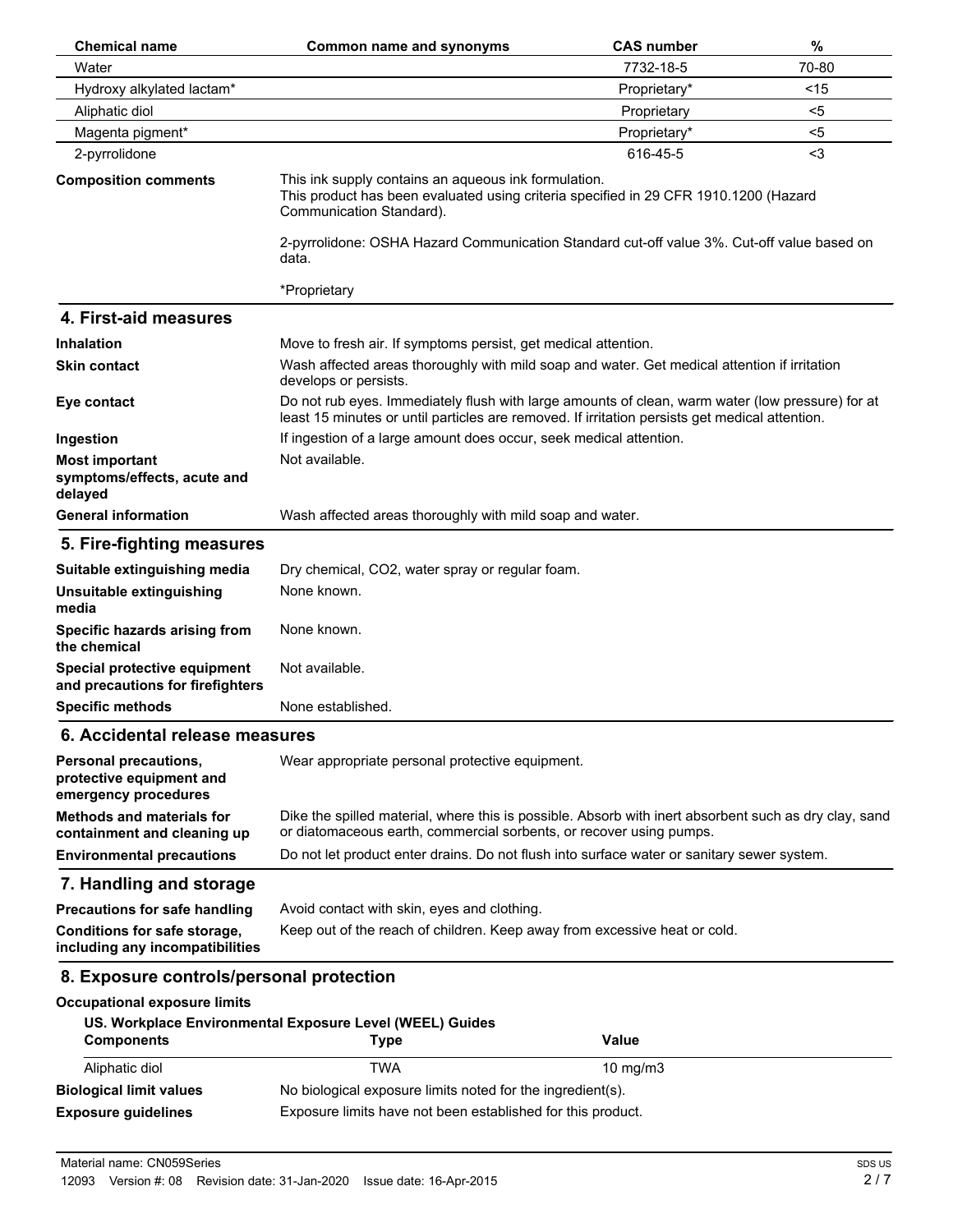| Appropriate engineering<br>controls      | Use in a well ventilated area.                                         |
|------------------------------------------|------------------------------------------------------------------------|
|                                          | Individual protection measures, such as personal protective equipment  |
| Eye/face protection                      | Not available.                                                         |
| <b>Skin protection</b>                   |                                                                        |
| <b>Hand protection</b>                   | Not available.                                                         |
| Other                                    | Not available.                                                         |
| <b>Respiratory protection</b>            | Not available.                                                         |
| <b>Thermal hazards</b>                   | Not available.                                                         |
| <b>General hygiene</b><br>considerations | Handle in accordance with good industrial hygiene and safety practice. |

# **9. Physical and chemical properties**

| Appearance                                        |                                                                      |
|---------------------------------------------------|----------------------------------------------------------------------|
| <b>Physical state</b>                             | Liquid.                                                              |
| Form                                              | Not available.                                                       |
| Color                                             | Magenta                                                              |
| Odor                                              | Not available.                                                       |
| <b>Odor threshold</b>                             | Not available.                                                       |
| рH                                                | $8.5 - 9.5$                                                          |
| Melting point/freezing point                      | Not available.                                                       |
| Initial boiling point and boiling<br>range        | Not available.                                                       |
| <b>Flash point</b>                                | > 212.0 °F (> 100.0 °C) Pensky-Martens Closed Cup US EPA Method 1020 |
| <b>Evaporation rate</b>                           | Not available.                                                       |
| Flammability (solid, gas)                         | Not available.                                                       |
| Upper/lower flammability or explosive limits      |                                                                      |
| <b>Flammability limit - lower</b><br>$(\%)$       | Not available.                                                       |
| <b>Flammability limit - upper</b><br>$(\% )$      | Not available.                                                       |
| Explosive limit - lower (%)                       | Not available.                                                       |
| Explosive limit - upper (%)                       | Not available.                                                       |
| Vapor pressure                                    | Not available.                                                       |
| <b>Vapor density</b>                              | Not available.                                                       |
| Solubility(ies)                                   |                                                                      |
| <b>Solubility (water)</b>                         | Not available.                                                       |
| <b>Partition coefficient</b><br>(n-octanol/water) | Not available.                                                       |
| <b>Auto-ignition temperature</b>                  | Not available.                                                       |
| <b>Decomposition temperature</b>                  | Not available.                                                       |
| <b>Viscosity</b>                                  | $3.2 - 3.3 cP$                                                       |
| <b>Other information</b>                          | For other VOC regulatory data/information see Section 15.            |
| <b>VOC</b>                                        | < 297 g/L                                                            |

# **10. Stability and reactivity**

| <b>Reactivity</b>                            | Not available.                                       |
|----------------------------------------------|------------------------------------------------------|
| <b>Chemical stability</b>                    | Stable under recommended storage conditions.         |
| <b>Possibility of hazardous</b><br>reactions | Will not occur.                                      |
| <b>Conditions to avoid</b>                   | Not available.                                       |
| Incompatible materials                       | Incompatible with strong bases and oxidizing agents. |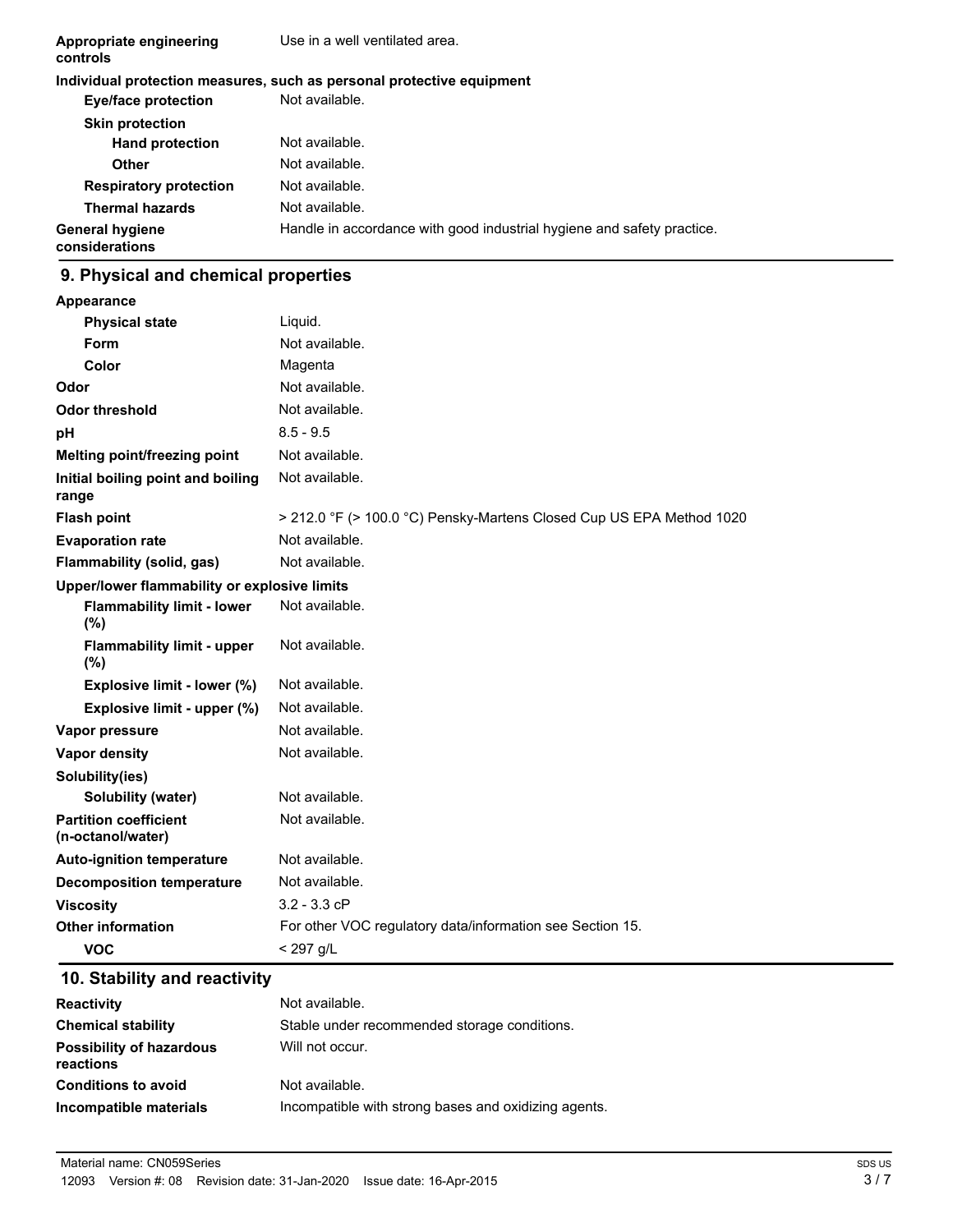# **11. Toxicological information**

**products**

#### **Information on likely routes of exposure**

| <b>Inhalation</b>                                                                  | Under normal conditions of intended use, this material is not expected to be an inhalation hazard. |
|------------------------------------------------------------------------------------|----------------------------------------------------------------------------------------------------|
| <b>Skin contact</b>                                                                | Contact with skin may result in mild irritation.                                                   |
| Eye contact                                                                        | Contact with eyes may result in mild irritation.                                                   |
| Ingestion                                                                          | Health injuries are not known or expected under normal use.                                        |
| Symptoms related to the<br>physical, chemical and<br>toxicological characteristics | Not available.                                                                                     |

#### **Information on toxicological effects**

| <b>Acute toxicity</b>                                 | Based on available data, the classification criteria are not met.                                                                                                                                    |                     |
|-------------------------------------------------------|------------------------------------------------------------------------------------------------------------------------------------------------------------------------------------------------------|---------------------|
| <b>Components</b>                                     | <b>Species</b>                                                                                                                                                                                       | <b>Test Results</b> |
| 2-pyrrolidone (CAS 616-45-5)                          |                                                                                                                                                                                                      |                     |
| <b>Acute</b>                                          |                                                                                                                                                                                                      |                     |
| Oral                                                  |                                                                                                                                                                                                      |                     |
| LD50                                                  | Rat                                                                                                                                                                                                  | > 5000 mg/kg        |
| <b>Skin corrosion/irritation</b>                      | Based on available data, the classification criteria are not met.                                                                                                                                    |                     |
| Serious eye damage/eye<br>irritation                  | Based on available data, the classification criteria are not met.                                                                                                                                    |                     |
| Respiratory or skin sensitization                     |                                                                                                                                                                                                      |                     |
| <b>Respiratory sensitization</b>                      | Based on available data, the classification criteria are not met.                                                                                                                                    |                     |
| <b>Skin sensitization</b>                             | Based on available data, the classification criteria are not met.                                                                                                                                    |                     |
| Germ cell mutagenicity                                | Based on available data, the classification criteria are not met.                                                                                                                                    |                     |
| Carcinogenicity                                       | Based on available data, the classification criteria are not met.                                                                                                                                    |                     |
|                                                       | IARC Monographs. Overall Evaluation of Carcinogenicity                                                                                                                                               |                     |
| Not listed.                                           |                                                                                                                                                                                                      |                     |
|                                                       | OSHA Specifically Regulated Substances (29 CFR 1910.1001-1050)                                                                                                                                       |                     |
| Not regulated.                                        |                                                                                                                                                                                                      |                     |
| Not listed.                                           | US. National Toxicology Program (NTP) Report on Carcinogens                                                                                                                                          |                     |
| <b>Reproductive toxicity</b>                          | Based on available data, the classification criteria are not met.                                                                                                                                    |                     |
|                                                       | 2-pyrrolidone: This component showed developmental effects only at high, maternally toxic doses<br>in test animals. Uptake by people of small doses is not expected to cause developmental toxicity. |                     |
| Specific target organ toxicity -<br>single exposure   | Based on available data, the classification criteria are not met.                                                                                                                                    |                     |
| Specific target organ toxicity -<br>repeated exposure | Based on available data, the classification criteria are not met.                                                                                                                                    |                     |
| <b>Aspiration hazard</b>                              | Based on available data, the classification criteria are not met.                                                                                                                                    |                     |
| <b>Further information</b>                            | Complete toxicity data are not available for this specific formulation<br>Refer to Section 2 for potential health effects and Section 4 for first aid measures.                                      |                     |

# **12. Ecological information**

| <b>Ecotoxicity</b>                   | This product is highly soluble in water. |                            |                      |  |
|--------------------------------------|------------------------------------------|----------------------------|----------------------|--|
| <b>Components</b>                    |                                          | <b>Species</b>             | <b>Test Results</b>  |  |
| 2-pyrrolidone (CAS 616-45-5)         |                                          |                            |                      |  |
| <b>Aquatic</b>                       |                                          |                            |                      |  |
| Crustacea                            | EC50                                     | Water flea (Daphnia pulex) | 13.21 mg/l, 48 hours |  |
| <b>Persistence and degradability</b> | Not available.                           |                            |                      |  |
| <b>Bioaccumulative potential</b>     | Not available.                           |                            |                      |  |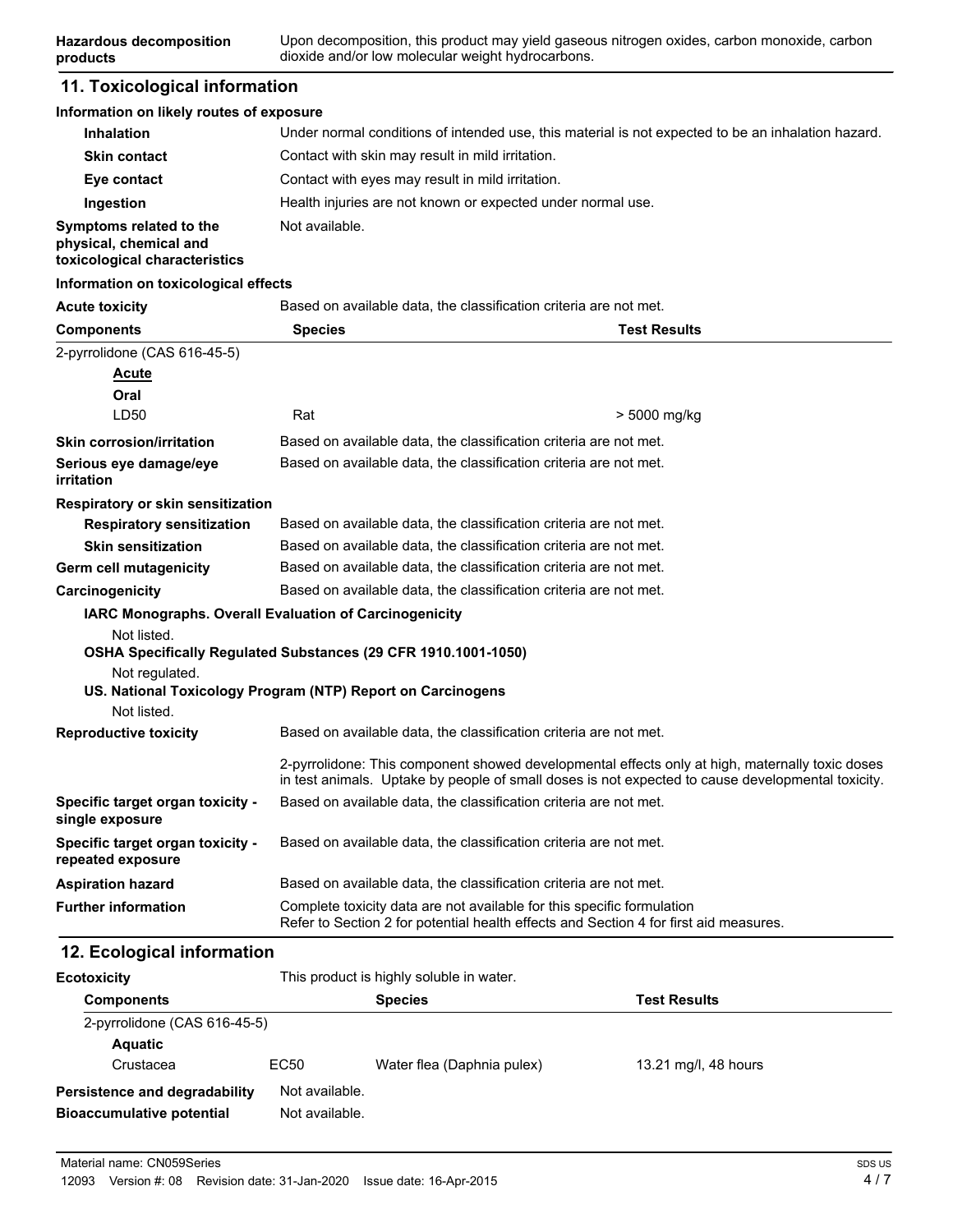|                                 | Partition coefficient n-octanol / water (log Kow)                                                                                                                                                                                                                                |  |
|---------------------------------|----------------------------------------------------------------------------------------------------------------------------------------------------------------------------------------------------------------------------------------------------------------------------------|--|
| 2-pyrrolidone<br>Aliphatic diol | $-0.85$<br>$-0.106$                                                                                                                                                                                                                                                              |  |
| Mobility in soil                | Not available.                                                                                                                                                                                                                                                                   |  |
| Other adverse effects           | Not available.                                                                                                                                                                                                                                                                   |  |
| 13. Disposal considerations     |                                                                                                                                                                                                                                                                                  |  |
| <b>Disposal instructions</b>    | Do not allow this material to drain into sewers/water supplies.<br>Dispose of waste material according to Local, State, Federal, and Provincial Environmental<br>Regulations.                                                                                                    |  |
|                                 | HP's Planet Partners (trademark) supplies recycling program enables simple, convenient recycling<br>of HP original inkjet and LaserJet supplies. For more information and to determine if this service<br>is available in your location, please visit http://www.hp.com/recycle. |  |

### **14. Transport information**

| I<br>I<br>w |
|-------------|
|             |

| <b>UN number</b>                            | Not available.                                           |
|---------------------------------------------|----------------------------------------------------------|
| UN proper shipping name                     | Not Regulated                                            |
| <b>Transport hazard class(es)</b>           |                                                          |
| <b>Class</b>                                | Not available.                                           |
| <b>Subsidiary risk</b>                      |                                                          |
| <b>Packing group</b>                        | Not available.                                           |
| <b>Environmental hazards</b>                |                                                          |
| <b>Marine pollutant</b>                     | No                                                       |
| Special precautions for user Not available. |                                                          |
| IATA                                        |                                                          |
| <b>UN number</b>                            | Not available.                                           |
| UN proper shipping name                     | Not Regulated                                            |
| <b>Transport hazard class(es)</b>           |                                                          |
| <b>Class</b>                                | Not available.                                           |
| <b>Subsidiary risk</b>                      |                                                          |
| <b>Packing group</b>                        | Not available.                                           |
| <b>Environmental hazards</b>                | N٥                                                       |
| Special precautions for user Not available. |                                                          |
| <b>IMDG</b>                                 |                                                          |
| <b>UN number</b>                            | Not available.                                           |
| UN proper shipping name                     | Not Regulated                                            |
| <b>Transport hazard class(es)</b>           |                                                          |
| <b>Class</b>                                | Not available.                                           |
| <b>Subsidiary risk</b>                      |                                                          |
| <b>Packing group</b>                        | Not available.                                           |
| <b>Transport hazard class(es)</b>           |                                                          |
| <b>Marine pollutant</b>                     | No                                                       |
| <b>EmS</b>                                  | Not available.                                           |
| Special precautions for user Not available. |                                                          |
| ADR                                         |                                                          |
| <b>UN number</b>                            | Not available.                                           |
| UN proper shipping name                     | Not Regulated                                            |
| <b>Transport hazard class(es)</b>           |                                                          |
| <b>Class</b>                                | Not available.                                           |
| <b>Subsidiary risk</b>                      |                                                          |
| Hazard No. (ADR)                            | Not available.                                           |
| <b>Tunnel restriction code</b>              | Not available.                                           |
| <b>Packing group</b>                        | Not available.                                           |
| <b>Environmental hazards</b>                | No                                                       |
| Special precautions for user Not available. |                                                          |
| <b>Further information</b>                  | Not a dangerous good under DOT, IATA, ADR, IMDG, or RID. |
|                                             |                                                          |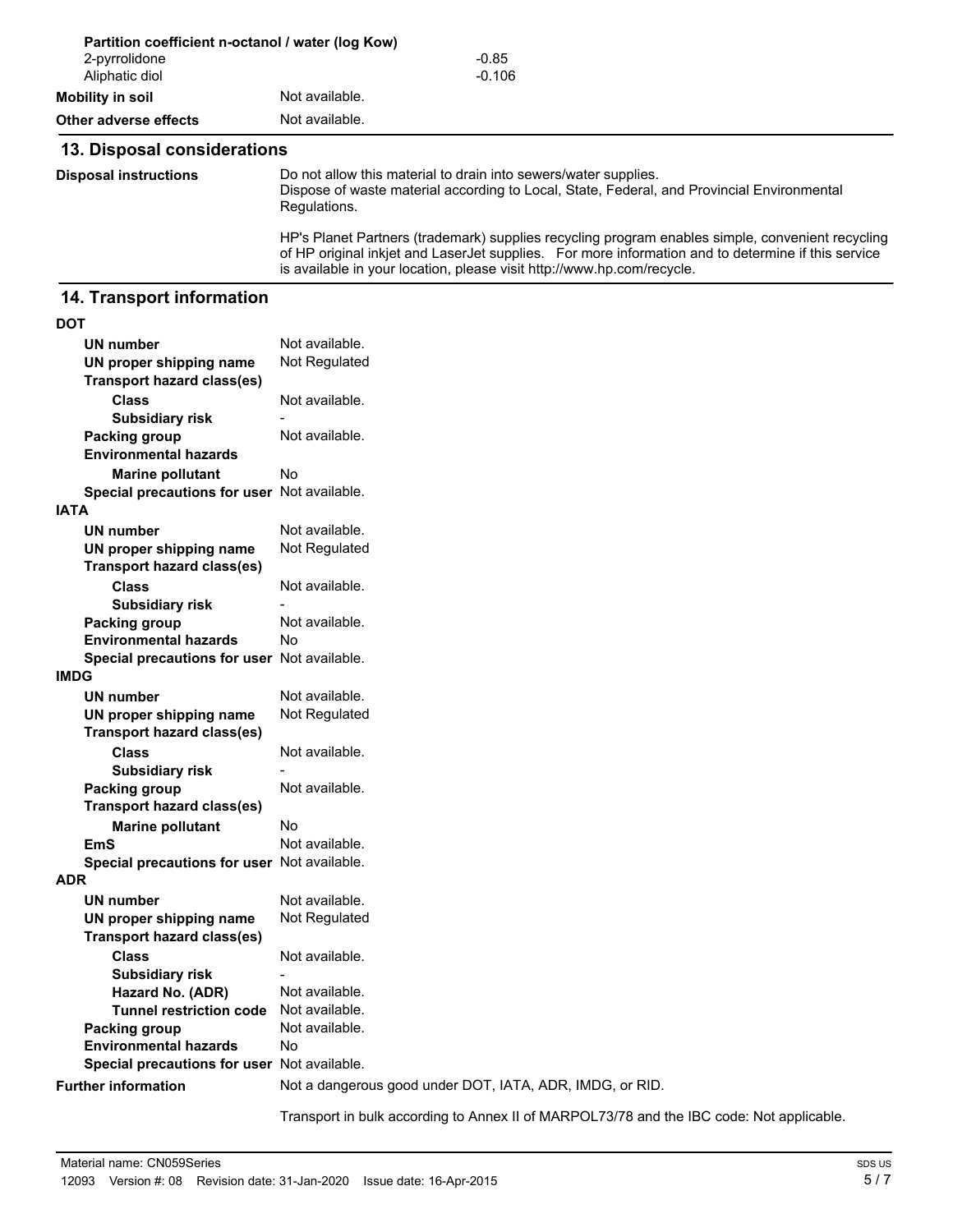# **15. Regulatory information**

| US federal regulations                                                  | US TSCA 12(b): Does not contain listed chemicals.                                                                                                                                                                                                                                                                                                                                                                                                                                                                                                                                                                                                                                                                                                                                                                                                    |
|-------------------------------------------------------------------------|------------------------------------------------------------------------------------------------------------------------------------------------------------------------------------------------------------------------------------------------------------------------------------------------------------------------------------------------------------------------------------------------------------------------------------------------------------------------------------------------------------------------------------------------------------------------------------------------------------------------------------------------------------------------------------------------------------------------------------------------------------------------------------------------------------------------------------------------------|
|                                                                         | TSCA Section 12(b) Export Notification (40 CFR 707, Subpt. D)                                                                                                                                                                                                                                                                                                                                                                                                                                                                                                                                                                                                                                                                                                                                                                                        |
| Not regulated.<br><b>CERCLA Hazardous Substance List (40 CFR 302.4)</b> |                                                                                                                                                                                                                                                                                                                                                                                                                                                                                                                                                                                                                                                                                                                                                                                                                                                      |
| Not listed.<br><b>SARA 304 Emergency release notification</b>           |                                                                                                                                                                                                                                                                                                                                                                                                                                                                                                                                                                                                                                                                                                                                                                                                                                                      |
| Not regulated.                                                          | OSHA Specifically Regulated Substances (29 CFR 1910.1001-1050)                                                                                                                                                                                                                                                                                                                                                                                                                                                                                                                                                                                                                                                                                                                                                                                       |
| Not regulated.                                                          |                                                                                                                                                                                                                                                                                                                                                                                                                                                                                                                                                                                                                                                                                                                                                                                                                                                      |
|                                                                         | Superfund Amendments and Reauthorization Act of 1986 (SARA)                                                                                                                                                                                                                                                                                                                                                                                                                                                                                                                                                                                                                                                                                                                                                                                          |
| <b>Hazard categories</b>                                                | Immediate Hazard - No<br>Delayed Hazard - Yes<br>Fire Hazard - No<br>Pressure Hazard - No<br>Reactivity Hazard - No                                                                                                                                                                                                                                                                                                                                                                                                                                                                                                                                                                                                                                                                                                                                  |
| SARA 302 Extremely hazardous substance                                  |                                                                                                                                                                                                                                                                                                                                                                                                                                                                                                                                                                                                                                                                                                                                                                                                                                                      |
| Not listed.                                                             |                                                                                                                                                                                                                                                                                                                                                                                                                                                                                                                                                                                                                                                                                                                                                                                                                                                      |
| SARA 311/312 Hazardous<br>chemical                                      | Yes                                                                                                                                                                                                                                                                                                                                                                                                                                                                                                                                                                                                                                                                                                                                                                                                                                                  |
| <b>Other federal regulations</b>                                        |                                                                                                                                                                                                                                                                                                                                                                                                                                                                                                                                                                                                                                                                                                                                                                                                                                                      |
|                                                                         | Clean Air Act (CAA) Section 112 Hazardous Air Pollutants (HAPs) List                                                                                                                                                                                                                                                                                                                                                                                                                                                                                                                                                                                                                                                                                                                                                                                 |
| Not regulated.                                                          | Clean Air Act (CAA) Section 112(r) Accidental Release Prevention (40 CFR 68.130)                                                                                                                                                                                                                                                                                                                                                                                                                                                                                                                                                                                                                                                                                                                                                                     |
| Not regulated.                                                          |                                                                                                                                                                                                                                                                                                                                                                                                                                                                                                                                                                                                                                                                                                                                                                                                                                                      |
| <b>Safe Drinking Water Act</b><br>(SDWA)                                | Not regulated.                                                                                                                                                                                                                                                                                                                                                                                                                                                                                                                                                                                                                                                                                                                                                                                                                                       |
| <b>US state regulations</b>                                             | Not Listed                                                                                                                                                                                                                                                                                                                                                                                                                                                                                                                                                                                                                                                                                                                                                                                                                                           |
| <b>Other information</b>                                                | VOC content (less water, less exempt compounds) = 1115 g/L (U.S. requirement, not for<br>emissions)<br>VOC data based on formulation (Organic compounds minus solids)                                                                                                                                                                                                                                                                                                                                                                                                                                                                                                                                                                                                                                                                                |
| <b>Regulatory information</b>                                           | All chemical substances in this HP product have been notified or are exempt from notification<br>under chemical substances notification laws in the following countries: US (TSCA), EU<br>(EINECS/ELINCS), Switzerland, Canada (DSL/NDSL), Australia, Japan, Philippines, South Korea,<br>New Zealand, and China.                                                                                                                                                                                                                                                                                                                                                                                                                                                                                                                                    |
|                                                                         | 16. Other information, including date of preparation or last revision                                                                                                                                                                                                                                                                                                                                                                                                                                                                                                                                                                                                                                                                                                                                                                                |
| <b>Issue date</b>                                                       | 16-Apr-2015                                                                                                                                                                                                                                                                                                                                                                                                                                                                                                                                                                                                                                                                                                                                                                                                                                          |
| <b>Revision date</b>                                                    | 31-Jan-2020                                                                                                                                                                                                                                                                                                                                                                                                                                                                                                                                                                                                                                                                                                                                                                                                                                          |
| Version #                                                               | 08                                                                                                                                                                                                                                                                                                                                                                                                                                                                                                                                                                                                                                                                                                                                                                                                                                                   |
| <b>Other information</b>                                                | This SDS was prepared in accordance with USA OSHA Hazard Communications regulation (29<br>CFR 1910.1200).                                                                                                                                                                                                                                                                                                                                                                                                                                                                                                                                                                                                                                                                                                                                            |
| <b>Disclaimer</b>                                                       | This Safety Data Sheet document is provided without charge to customers of HP. Data is the most<br>current known to HP at the time of preparation of this document and is believed to be accurate. It<br>should not be construed as guaranteeing specific properties of the products as described or<br>suitability for a particular application. This document was prepared to the requirements of the<br>jurisdiction specified in Section 1 above and may not meet regulatory requirements in other<br>countries.                                                                                                                                                                                                                                                                                                                                 |
|                                                                         | This safety data sheet is meant to convey information about HP inks (toners) provided in HP<br>Original ink (toner) supplies. If our Safety Data Sheet has been provided to you with a refilled,<br>remanufactured, compatible or other non-HP Original supply please be aware that the information<br>contained herein was not meant to convey information about such products and there could be<br>considerable differences from information in this document and the safety information for the<br>product you purchased. Please contact the seller of the refilled, remanufactured or compatible<br>supplies for applicable information, including information on personal protective equipment,<br>exposure risks and safe handling guidance. HP does not accept refilled, remanufactured or<br>compatible supplies in our recycling programs. |